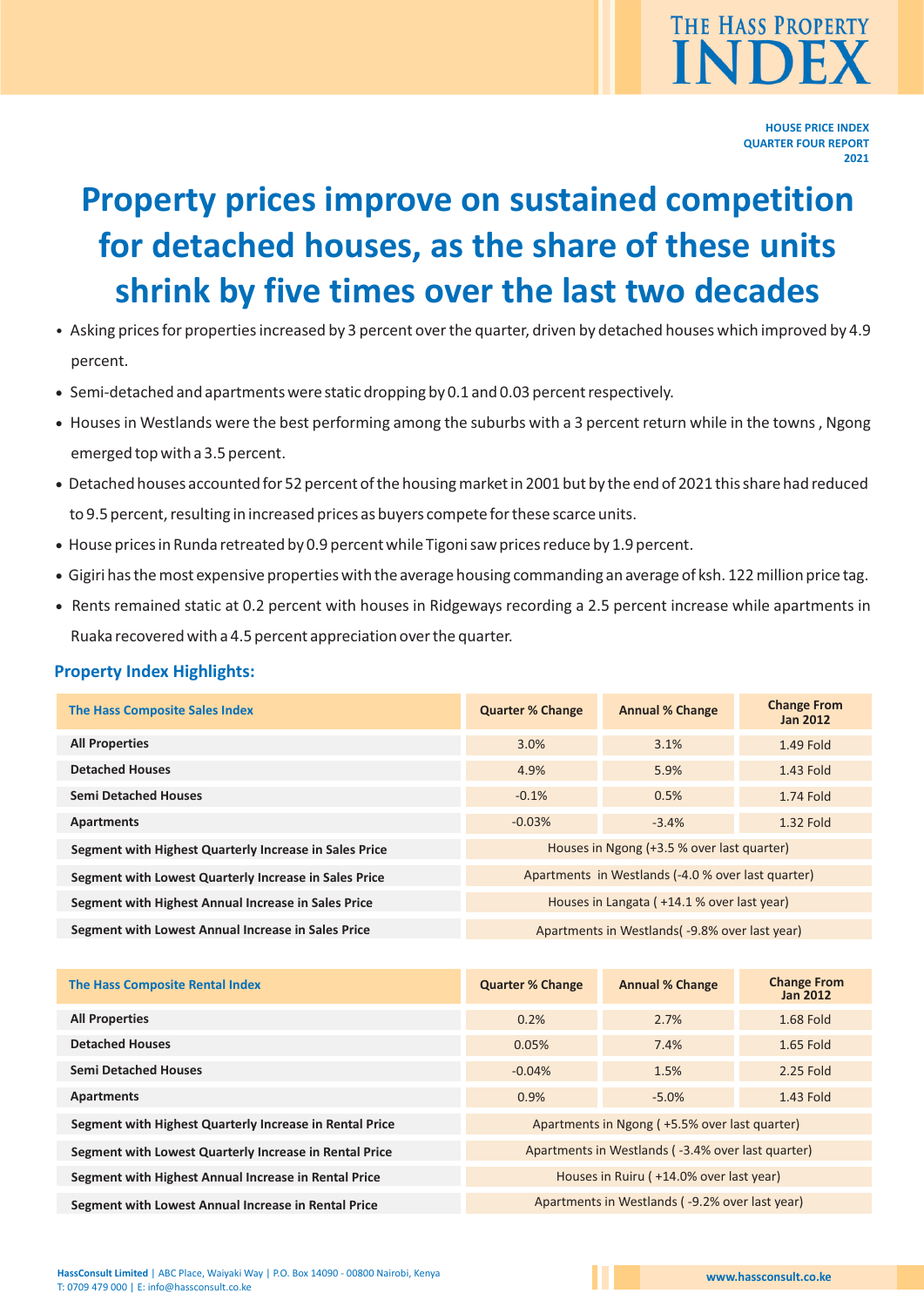

HassConsult today announced results for the Hass property price indices for the fourth quarter of 2021, showing property prices continue to improve driven by competition for detached houses, whose share of the market has shrunk five times overt the last 20 years.

Asking prices, across all properties, moderately increased by 3 percent over the quarter and 3.1 percent over the year.

"Over the last two decades we have seen the property market composition significantly change. Whereas slightly more than half of the advertised properties were detached houses in 2001, today they make up around 9.5 percent of the market and this limited supply of units is sustaining buyer demand and prices," said Ms. Sakina Hassanali, Head of Development Consulting and Research at HassConsult.

Detached houses improved by 4.9 percent over the quarter while semi-detached and apartments were static dropping by 0.1 and 0.03 percent respectively.

Houses in Westlands were the best performers in the suburbs improving by 3 percent over the quarter while their equivalents in Ngong topped the towns with a 3.5 percent return.

Runda saw house prices drop by 0.9 percent while Tigoni recorded a 1.9 percent drop over the quarter.

On the rental front, the market was static at 0.2 percent while Ridgeways saw houses record a 2.5 percent increase while Ruaka apartments saw a 4.5 percent increase.

Gigiri houses recorded a 1.8 percent drop in rent over the quarter and by 8.8 percent over the year. Kitengela posted a 2.2 percent drop over the quarter while Thika apartments saw prices drop by 4.3 percent.

Gigiri has the most expensive properties with the average housing commanding an average of Ksh122 million price tag.

## **For more information, please contact:**

Sakina Hassanali, Head of Development Consulting & Research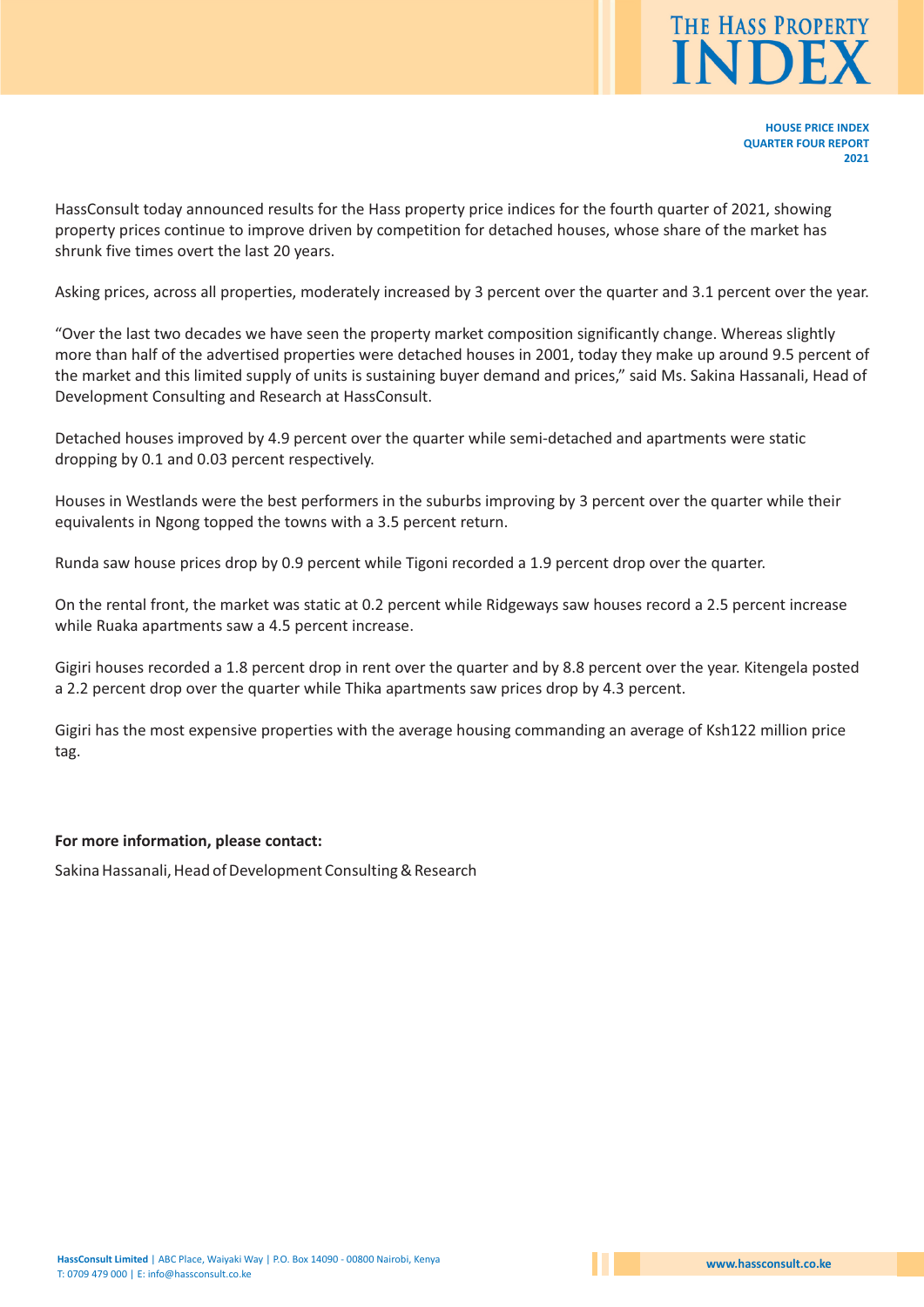

# **House Price Trends By Suburb in Nairobi**

|                                                              | <b>Sales Prices</b> |                    |                         | <b>Rental Prices</b>       |                    |                         |
|--------------------------------------------------------------|---------------------|--------------------|-------------------------|----------------------------|--------------------|-------------------------|
| <b>Nairobi Suburbs Property</b><br><b>Index - All Houses</b> | Quarter<br>% Change | Annual<br>% Change | Change<br>From Jan 2012 | <b>Quarter</b><br>% Change | Annual<br>% Change | Change<br>From Jan 2012 |
| <b>Donholm</b>                                               | 2.7%                | 1.0%               | <b>1.55 FOLD</b>        | 0.6%                       | 10.2%              | <b>1.42 FOLD</b>        |
| <b>Gigiri</b>                                                | 0.4%                | 1.1%               | 1.74 FOLD               | $-1.8%$                    | $-8.8%$            | <b>1.28 FOLD</b>        |
| <b>Karen</b>                                                 | $-0.3%$             | 1.6%               | 2.02 FOLD               | 1.9%                       | 6.1%               | <b>1.70 FOLD</b>        |
| <b>Kileleshwa</b>                                            | $-0.01%$            | 3.9%               | 1.91 FOLD               | $-0.5%$                    | $-0.01%$           | <b>1.87 FOLD</b>        |
| <b>Kilimani</b>                                              | 0.6%                | 2.4%               | 1.35 FOLD               | 0.5%                       | 4.9%               | <b>1.60 FOLD</b>        |
| <b>Kitisuru</b>                                              | 0.9%                | 5.4 %              | 2.18 FOLD               | $-0.6%$                    | $-1.5%$            | <b>1.51 FOLD</b>        |
| Langata                                                      | 2.9%                | 14.1%              | 2.35 FOLD               | 1.3%                       | $-0.1%$            | <b>1.23 FOLD</b>        |
| Lavington                                                    | 1.2%                | 2.3%               | 1.98 FOLD               | $-0.3%$                    | 2.7%               | <b>1.94 FOLD</b>        |
| Loresho                                                      | 1.3%                | 7.3 %              | 2.04 FOLD               | 0.6%                       | 0.6%               | <b>1.47 FOLD</b>        |
| <b>Muthaiga</b>                                              | $-0.3%$             | 3.8%               | 2.15 FOLD               | 1.7%                       | 10.6%              | 2.15 FOLD               |
| <b>Nyari Estate</b>                                          | 0.7%                | $-0.9%$            | 1.82 FOLD               | $-0.3%$                    | 4.1%               | <b>1.42 FOLD</b>        |
| <b>Ridgeways</b>                                             | 0.3%                | 5.8%               | 1.84 FOLD               | 2.5%                       | 3.6%               | <b>1.61 FOLD</b>        |
| <b>Runda</b>                                                 | $-0.9%$             | $-1.5%$            | <b>1.82 FOLD</b>        | $-1.2%$                    | $-1.2%$            | <b>1.36 FOLD</b>        |
| <b>Spring Valley</b>                                         | 1.8%                | 3.5%               | 1.62 FOLD               | 0.6%                       | $-0.3%$            | <b>1.37 FOLD</b>        |
| <b>Westlands</b>                                             | 3.0%                | 3.6%               | 2.08 FOLD               | $-0.7%$                    | $-2.6%$            | <b>1.87 FOLD</b>        |

# **Apartment Price Trends By Suburb Nairobi**

|                                                       |                     | <b>Sales Prices</b> |                         |                            | <b>Rental Prices</b> |                         |  |
|-------------------------------------------------------|---------------------|---------------------|-------------------------|----------------------------|----------------------|-------------------------|--|
| Nairobi Suburbs Property<br><b>Index - Apartments</b> | Quarter<br>% Change | Annual<br>% Change  | Change<br>From Jan 2012 | <b>Quarter</b><br>% Change | Annual<br>% Change   | Change<br>From Jan 2012 |  |
| <b>Kileleshwa</b>                                     | $-3.6%$             | $-7.6%$             | 1.09 FOLD               | 0.7%                       | $-1.2%$              | <b>1.34 FOLD</b>        |  |
| <b>Kilimani</b>                                       | $-0.9%$             | $-7.6%$             | 0.97 FOLD               | 0.8%                       | $-4.1%$              | 1.31 FOLD               |  |
| Langata                                               | $-0.4%$             | 3.9%                | 1.35 FOLD               | $-1.9%$                    | 2.2%                 | 1.63 FOLD               |  |
| Lavington                                             | $-1.2%$             | $-1.0%$             | 1.34 FOLD               | 0.2%                       | 1.7%                 | <b>1.24 FOLD</b>        |  |
| <b>Parklands</b>                                      | 2.3%                | 3.8%                | 1.55 FOLD               | 0.2%                       | 2.7%                 | 2.10 FOLD               |  |
| <b>Riverside</b>                                      | $-0.3%$             | $-4.1%$             | 1.56 FOLD               | 0.02%                      | $-3.4%$              | <b>1.92 FOLD</b>        |  |
| <b>Upperhill</b>                                      | $-0.4%$             | 4.6 %               | 1.65 FOLD               | 0.5%                       | $-3.1%$              | <b>1.72 FOLD</b>        |  |
| <b>Westlands</b>                                      | $-4.0%$             | $-9.8%$             | 1.34 FOLD               | $-3.4%$                    | $-9.2%$              | <b>1.47 FOLD</b>        |  |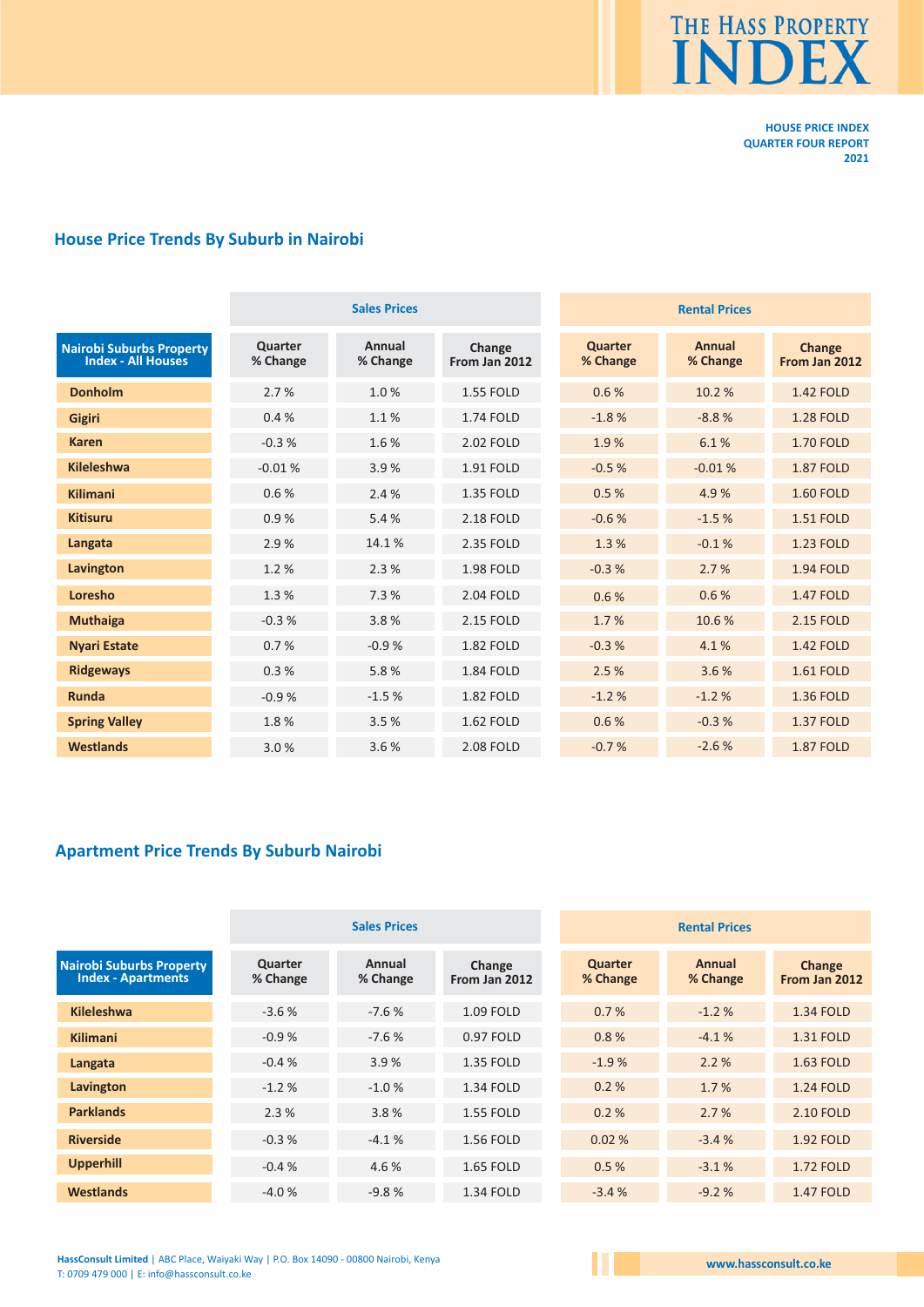

# **House Price Trends By Town in Nairobi's Satellite Areas**

|                                                                | <b>Sales Prices</b> |                    |                         | <b>Rental Prices</b> |                    |                         |
|----------------------------------------------------------------|---------------------|--------------------|-------------------------|----------------------|--------------------|-------------------------|
| <b>Nairobi Satellite Property</b><br><b>Index - All houses</b> | Quarter<br>% Change | Annual<br>% Change | Change<br>From Jan 2012 | Quarter<br>% Change  | Annual<br>% Change | Change<br>From Jan 2012 |
| <b>Athi River</b>                                              | 0.3%                | 1.5 %              | 2.01 FOLD               | 2.3%                 | 0.3%               | <b>1.17 FOLD</b>        |
| Juja                                                           | $-1.7%$             | $-8.6%$            | 1.17 FOLD               | 0.8%                 | 4.9%               | <b>1.81 FOLD</b>        |
| <b>Kiambu</b>                                                  | 1.6%                | 1.6%               | 2.10 FOLD               | 1.3 %                | 8.6%               | <b>1.54 FOLD</b>        |
| <b>Kiserian</b>                                                | 2.7%                | 5.2%               | <b>1.77 FOLD</b>        | $-0.1%$              | 0.1%               | <b>1.77 FOLD</b>        |
| Kitengela                                                      | $-0.5%$             | $-1.5%$            | <b>1.64 FOLD</b>        | $-2.2%$              | $-2.4%$            | <b>1.48 FOLD</b>        |
| Limuru                                                         | $-1.4%$             | $-1.1%$            | 2.01 FOLD               | 0.6%                 | $-1.6%$            | <b>1.88 FOLD</b>        |
| <b>Ngong</b>                                                   | 3.5%                | 4.7%               | 1.84 FOLD               | 2.7%                 | 10.1%              | 2.48 FOLD               |
| <b>Ongata Rongai</b>                                           | 1.8%                | 4.3 %              | 1.95 FOLD               | $-2.0%$              | 3.7%               | <b>1.66 FOLD</b>        |
| <b>Ruiru</b>                                                   | 1.7 %               | 8.9%               | 2.02 FOLD               | 3.1%                 | 14.0%              | 2.32 FOLD               |
| <b>Tigoni</b>                                                  | $-1.9%$             | $-5.0%$            | 1.61 FOLD               | 2.7%                 | 9.5%               | <b>1.82 FOLD</b>        |

# **Apartment Price Trends By Town in Nairobi's Satellite Areas**

|                                                                | <b>Sales Prices</b> |                    |                         | <b>Rental Prices</b>       |                    |                         |
|----------------------------------------------------------------|---------------------|--------------------|-------------------------|----------------------------|--------------------|-------------------------|
| <b>Nairobi Satellite Property</b><br><b>Index - Apartments</b> | Quarter<br>% Change | Annual<br>% Change | Change<br>From Jan 2012 | <b>Quarter</b><br>% Change | Annual<br>% Change | Change<br>From Jan 2012 |
| <b>Athi River</b>                                              | 1.1%                | 6.2%               | 1.42 FOLD               | 4.4 %                      | 8.4%               | 1.19 FOLD               |
| Kiambu                                                         | $-3.8%$             | $-1.9%$            | 1.79 FOLD               | $-2.4%$                    | $-5.7%$            | <b>1.60 FOLD</b>        |
| <b>Kitengela</b>                                               | $-0.01%$            | 1.8%               | 1.49 FOLD               | 4.4 %                      | 9.4%               | <b>1.52 FOLD</b>        |
| <b>Mlolongo</b>                                                | 2.7%                | 5.4 %              | 1.35 FOLD               | $-0.7%$                    | $-6.8%$            | <b>1.46 FOLD</b>        |
| <b>Ngong</b>                                                   | 1.4 %               | 5.6%               | 2.05 FOLD               | 5.5%                       | 2.7%               | <b>1.91 FOLD</b>        |
| <b>Ongata Rongai</b>                                           | $-1.7%$             | $-6.8%$            | 1.22 FOLD               | $-1.5%$                    | 2.7%               | 1.79 FOLD               |
| <b>Ruaka</b>                                                   | $-0.8%$             | 0.8%               | <b>1.54 FOLD</b>        | 4.5 %                      | 4.0%               | 2.01 FOLD               |
| <b>Syokimau</b>                                                | $-0.8%$             | 2.7%               | 1.54 FOLD               | 2.1%                       | 1.6%               | <b>1.37 FOLD</b>        |
| <b>Thika</b>                                                   | $-0.9%$             | $-0.9%$            | 1.23 FOLD               | $-0.5%$                    | $-4.3%$            | <b>1.47 FOLD</b>        |

Ш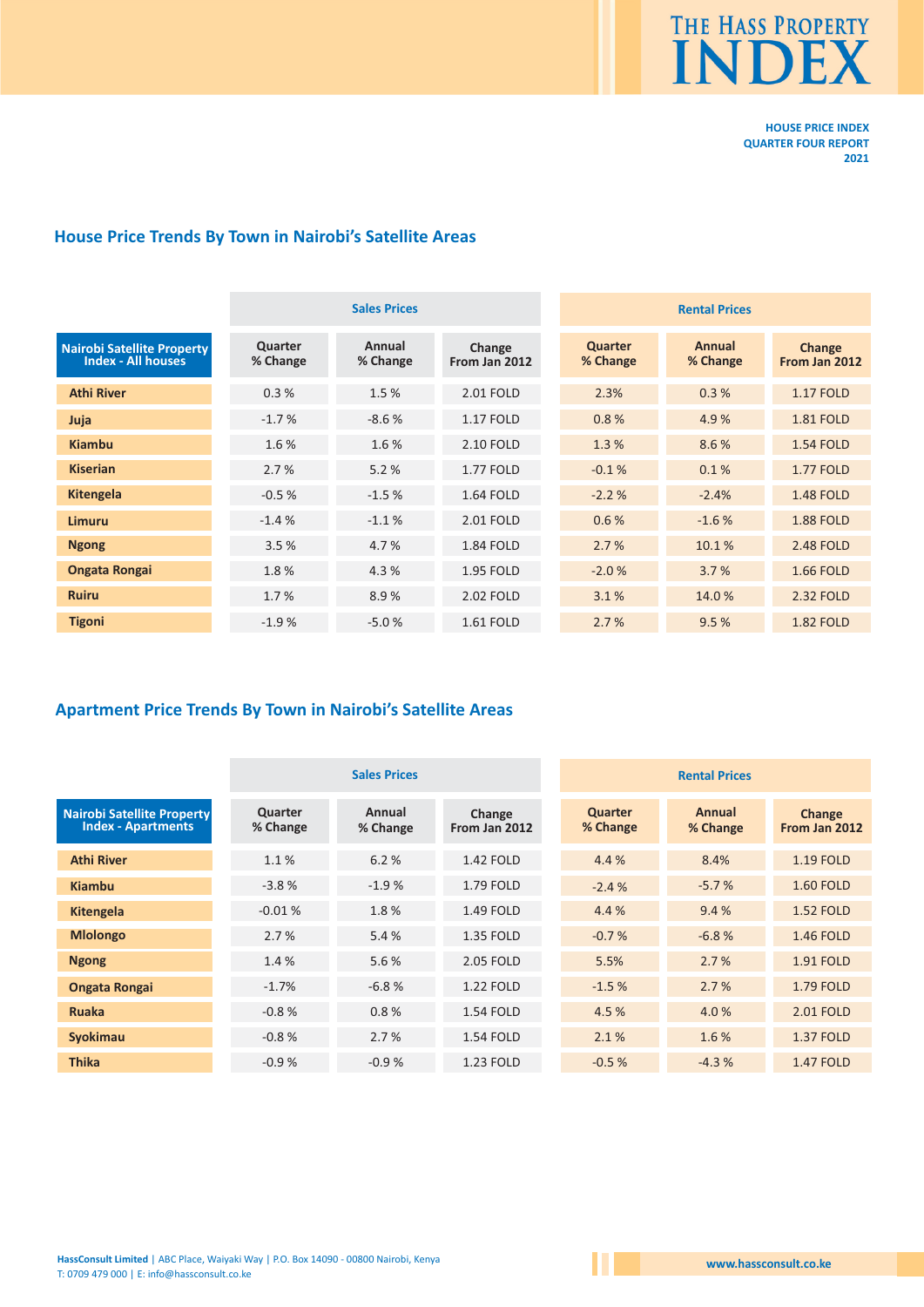



# **SNAP SHOTS:**

- The Hass Composite Sales Index is representative of all properties for sale in Kenya.
- Property values have increased by 4.54 times since 2000.
- The index shows a property price rise of 0.80% in
- the last month, a rise of 2.98% in the last quarter and
- a 3.15% rise in the last year.



#### **Mix by Year All Property Types** 0% 10% 20% 30% 40% 50% 60% 70% 80% 90% 100% 2012 2013 2014 2015<br>2017 2020<br>2020 2020<br>2021 Apartments (1-3) Semi-detached (1-3) Detached (1-3) Apartments (4-6) Semi-detached (4-6) Detached (4-6)

# **SNAP SHOTS:**

- The annual average is representative of the average price of all mid to upper class properties offered for sale in Kenya.
- The average value for a property has gone from 7.1 million in December 2000 to 32.5 million in December2021.
- The average value for a 4-6 bedroom property is currently 39.0 million.
- The average value for a 1-3 bedroom property is currently 12.9 million.

#### **SNAP SHOTS:**

- The Mix by Year is a measure of the percentage that each type of property represents in the market.
- In 2001, Apartments took up 23.5% of the market, semi-detached took up 24.5% of the market and detached houses took up 52% of the market.
- In December 2021 however, Apartments took up 57.9% of the market, Semi-detached Houses took up 32.6% of the market and Detached Houses took up 9.5% of the market.